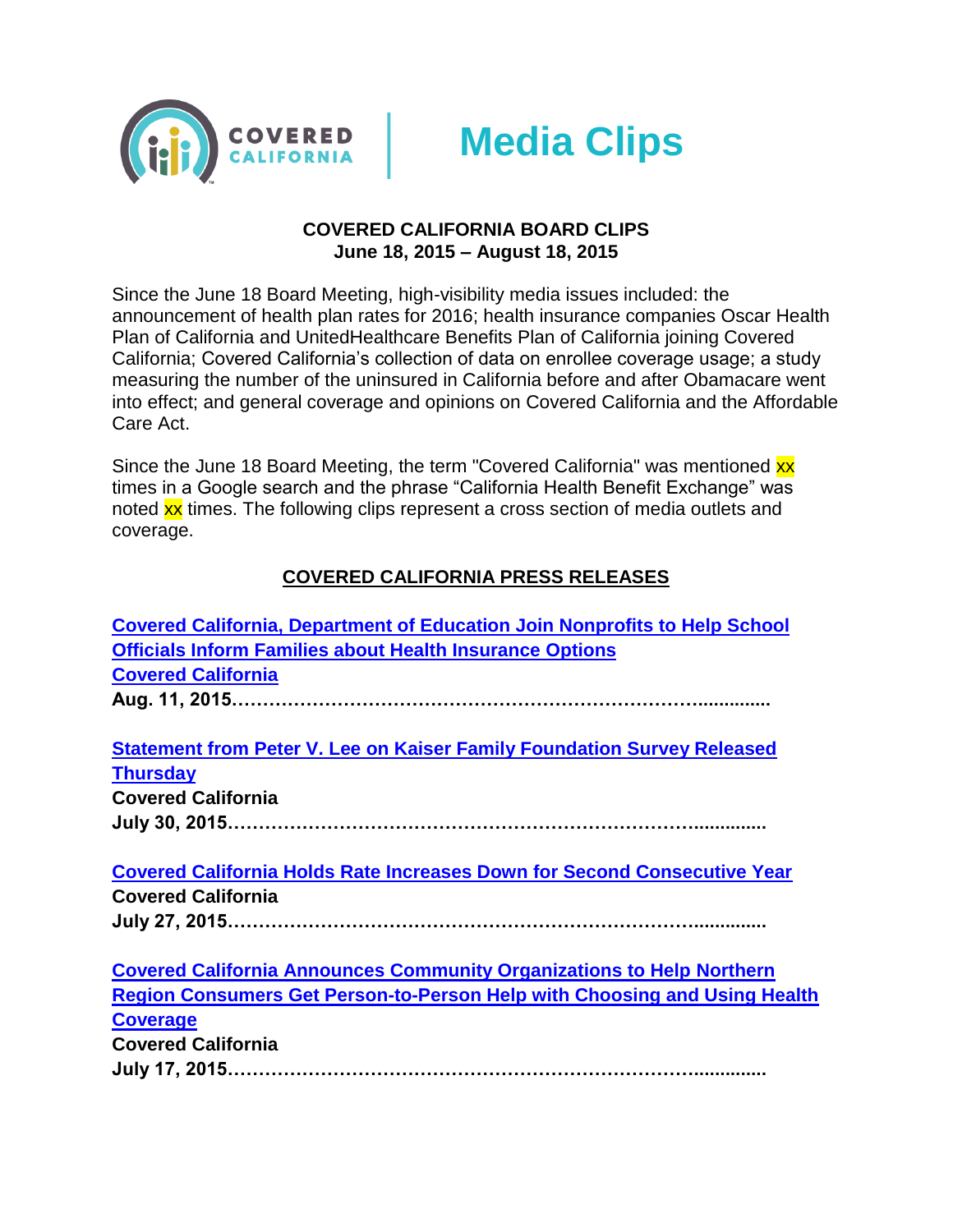| <b>Covered California Announces Community Organizations to Help Central Valley</b> |
|------------------------------------------------------------------------------------|
| <b>Consumers Get Person-to-Person Help with Choosing and Using Health</b>          |
| <b>Coverage</b>                                                                    |
| <b>Covered California</b>                                                          |
|                                                                                    |
|                                                                                    |
| <b>Covered California Announces Community Organizations to Help Central Coast</b>  |
| <b>Consumers Get Person-to-Person Help with Choosing and Using Health</b>          |
| <b>Coverage</b>                                                                    |
| <b>Covered California</b>                                                          |
|                                                                                    |
|                                                                                    |
| <b>Covered California Announces Community Organizations to Help Los Angeles</b>    |
| <b>County Consumers Get Person-to-Person Help with Choosing and Using Health</b>   |
| <b>Coverage</b>                                                                    |
| <b>Covered California</b>                                                          |
|                                                                                    |
|                                                                                    |
| <b>Covered California Announces Community Organizations to Help Bay Area</b>       |
| <b>Consumers Get Person-to-Person Help with Choosing and Using Health</b>          |
| <b>Coverage</b>                                                                    |
| <b>Covered California</b>                                                          |
|                                                                                    |
|                                                                                    |
| <b>Covered California Announces Community Organizations to Help Inland Empire</b>  |
| <b>Consumers Get Person-to-Person Help with Choosing and Using Health</b>          |
| <b>Coverage</b>                                                                    |
| <b>Covered California</b>                                                          |
|                                                                                    |
|                                                                                    |
| <b>Covered California Announces Community Organizations to Help Orange County</b>  |
| <b>Consumers Get Person-to-Person Help with Choosing and Using Health</b>          |
| <b>Coverage</b>                                                                    |
| <b>Covered California</b>                                                          |
|                                                                                    |
|                                                                                    |
| <b>Covered California Announces Community Organizations to Help San Diego</b>      |
| <b>County Consumers Get Person-to-Person Help with Choosing and Using Health</b>   |
| <b>Coverage</b>                                                                    |
| <b>Covered California</b>                                                          |
|                                                                                    |
|                                                                                    |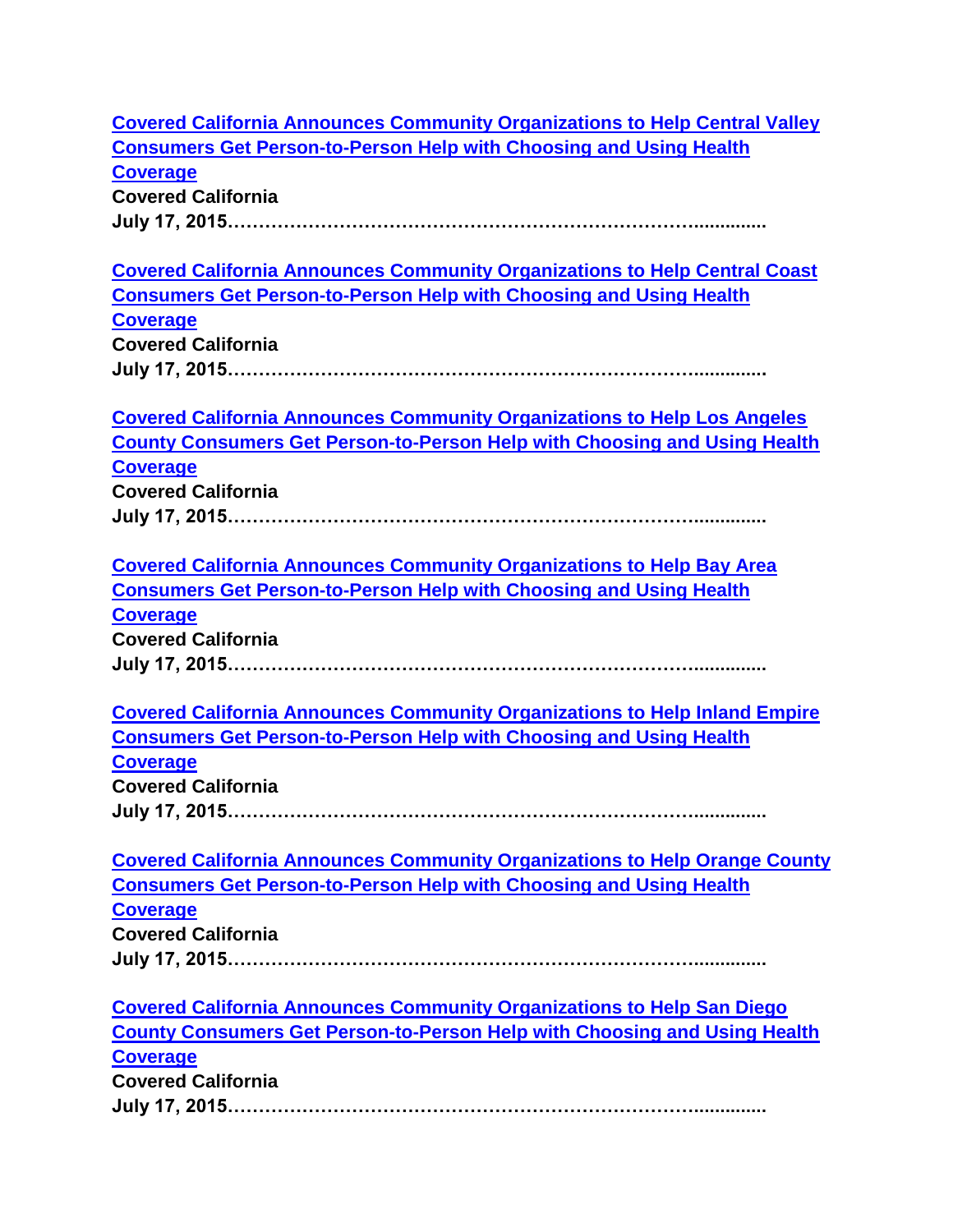**[Covered California Launches Community-Focused Campaign to Enroll](http://news.coveredca.com/2015/07/covered-california-launches-community.html)  [Consumers Where They Live and Work](http://news.coveredca.com/2015/07/covered-california-launches-community.html) Covered California**

**July 14, 2015………………………………………………………………….............**

**[The](http://news.coveredca.com/2015/05/covered-california-has-served-18.html) Affordable Care Act is Protecting Consumers by Shifting More Than \$1.8 Billion Among California Health Insurance Companies to Stabilize Premiums Covered California July 6, 2015………………………………………………………………….............**

**[Covered](http://news.coveredca.com/2015/05/covered-california-announces.html) California Executive Director Peter V. Lee Applauds Ruling by U.S. Supreme Court as 'Common Sense'**

**Covered California**

**June 25, 2015………………………………………………………………….............**

# **HIGHLIGHTS**

**[California is proving that health reform works](http://www.nytimes.com/2015/08/10/opinion/california-is-proving-that-health-reform-works.html?_r=1) The New York Times By: The Editorial Board Aug. 10, 2015…………………………………………………………………............**

**[Two-thirds of state's uninsured before health law are now covered](http://www.sfgate.com/health/article/Two-thirds-of-pre-Obamacare-uninsured-in-state-6415861.php)**

**San Francisco Chronicle By: Victoria Colliver July 30, 2015…………………………………………………………………............**

**[Obamacare rates to rise 4% in California for 2016](http://www.latimes.com/business/healthcare/la-fi-obamacare-rates-20150727-story.html#page=1)**

**Los Angeles Times By: Chad Terhune July 28, 2015…………………………………………………………………............**

### **PRINT**

| <b>Covered California: Cost of health coverage increasing</b> |  |
|---------------------------------------------------------------|--|
| <b>AP</b>                                                     |  |
| By: Judy Lin                                                  |  |
|                                                               |  |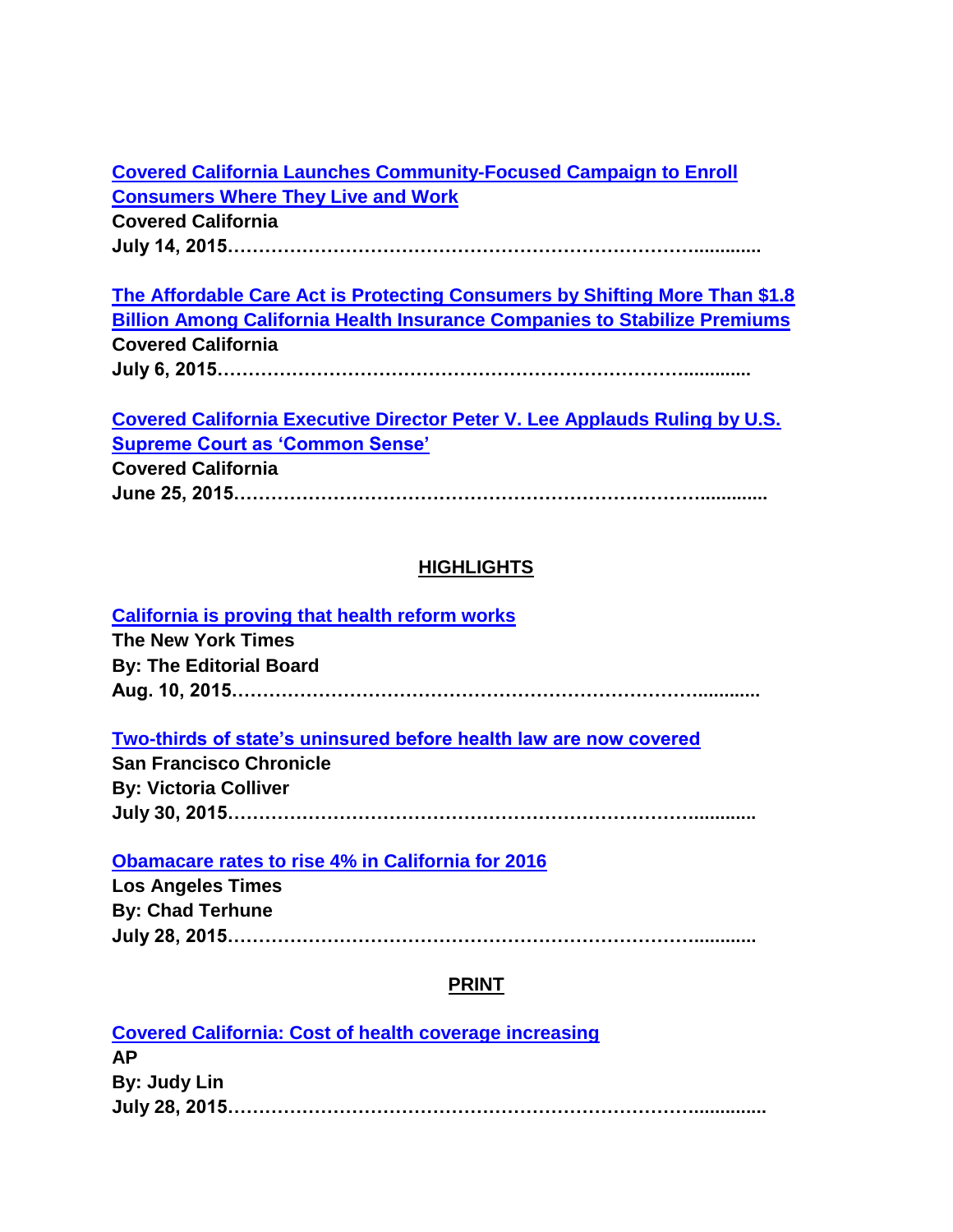# **[Will your Covered California premiums rise next year? It depends](http://www.sanluisobispo.com/2015/08/07/3753623_covered-california-health-premiums.html?rh=1)**

**San Luis Obispo Tribune By: Emily Bazar Aug. 7, 2015…………………………………………………………………............**

# **[74% more Latinos get coverage under Obamacare in California](http://www.latinoshealth.com/articles/8112/20150801/74-percent-latinos-coverage-under-obamacare-california.htm)**

| <b>Latinos Health</b>        |
|------------------------------|
| By: Ma. Claribelle D. Deveza |
|                              |

# **[Affordable Care Act a boon to previously uninsured, survey says](http://www.sacbee.com/news/local/health-and-medicine/healthy-choices/article29553763.html)**

**The Sacramento Bee By: Sammy Caiola July 30, 2015…………………………………………………………………............**

### **[California survey: newly insured satisified with coverage, more fnancially secure](http://khn.org/news/california-survey-newly-insured-satisified-with-coverage-more-financially-secure/)**

**Kaiser Health News By: Sarah Varney July 30, 2015…………………………………………………………………............**

### **[Evolving health programs improved access, quality of care](http://www.sandiegouniontribune.com/news/2015/jul/29/Medicaid-healthcare-access-quality/)**

**The San Diego Union-Tribune By: Kevin Mattson and Gary Rotto July 29, 2015…………………………………………………………………............**

### **[Covered CA: Rates to rise average 4 percent](http://www.sandiegouniontribune.com/news/2015/jul/27/covered-ca-2016-rates/)**

**The San Diego Union-Tribune By: Paul Sisson July 27, 2015…………………………………………………………………............**

### **[Average Rise on insurance seen](http://www.nytimes.com/2015/07/28/us/average-rise-on-insurance-seen-at-4-in-california.html?_r=0) at 4% in California**

**The New York Times By: Robert Pear July 27, 2015…………………………………………………………………..............**

# **[Op-Ed: Obamacare works in California.](http://www.latimes.com/opinion/op-ed/la-oe-0728-lee-aca-insurance-prices-20150727-story.html) Here's why.**

**Los Angeles Times By: Peter V. Lee, James Robinson July 27, 2015…………………………………………………………………..............**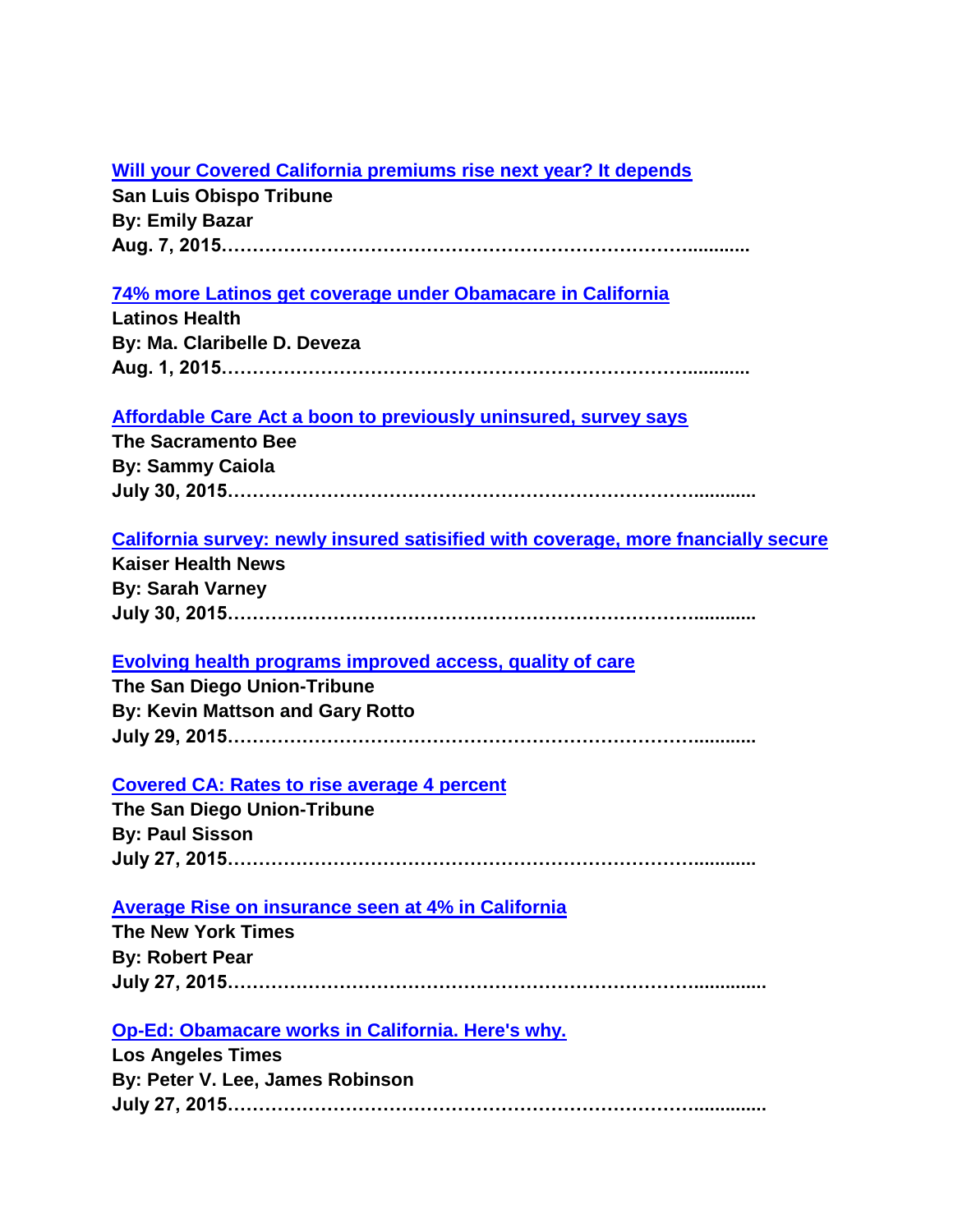# **[Insurers UnitedHealth, Oscar are poised to join Covered California](http://www.latimes.com/business/la-fi-obamacare-exchange-20150724-story.html)**

**Los Angeles Times By: Chad Terhune July 24, 2015…………………………………………………………………............**

# **[Health care for undocumented immigrant children: The right thing to do](http://www.dailynews.com/opinion/20150720/health-care-for-undocumented-immigrant-children-the-right-thing-to-do)**

**Los Angeles Daily News By: The Editorial Board July 20, 2015………………………………………………………………….............**

# **[Modest health insurance rate hike seen as Covered California victory](http://www.dailynews.com/government-and-politics/20150727/modest-health-insurance-rate-hike-seen-as-covered-california-victory)**

**Los Angeles Daily News By: Susan Abram July 20, 2015………………………………………………………………….............**

# **[California Senate votes to open up Obamacare to 2.5 million illegal residents](http://www.forbes.com/sites/robertlaszewski2/2015/07/21/california-senate-votes-to-open-up-obamacare-to-2-5-million-illegal-residents/)**

**Forbes By: Robert Laszewski July 21, 2015…………………………………………………………………............**

# **[Covered Calif. announces \\$10M in grants for enrollment efforts](http://www.californiahealthline.org/articles/2015/7/20/covered-calif-announces-10m-in-grants-for-enrollment-efforts)**

**California Healthline July 20, 2015…………………………………………………………………............**

# **[Insured americans up to 3 times likelier to get preventive care: CDC](http://health.usnews.com/health-news/articles/2015/07/16/insured-americans-up-to-3-times-likelier-to-get-preventive-care-cdc)**

**U.S. News & World Report By: Dennis Thompson July 16, 2015…………………………………………………………………............**

### **[California may let undocumented immigrants buy Obamacare](http://www.politico.com/story/2015/07/california-may-let-undocumented-immigrants-buy-obamacare-120249.html#ixzz3g6Nm1tJk)**

**Politico By: Rachana Pradhan July 17, 2015…………………………………………………………………............**

### **[It's time to consolidate California's dual insurance regulators, new report says](http://www.bizjournals.com/sacramento/news/2015/07/10/its-time-to-consolidate-californias-dual-insurance.html)**

**Sacramento Business Journal By: Kathy Robertson July 10, 2015…………………………………………………………………..............**

**[Healthcare watch: What qualifies as a special enrollment event in Obamacare](http://www.latimes.com/business/la-fi-healthcare-watch-20150710-story.html)**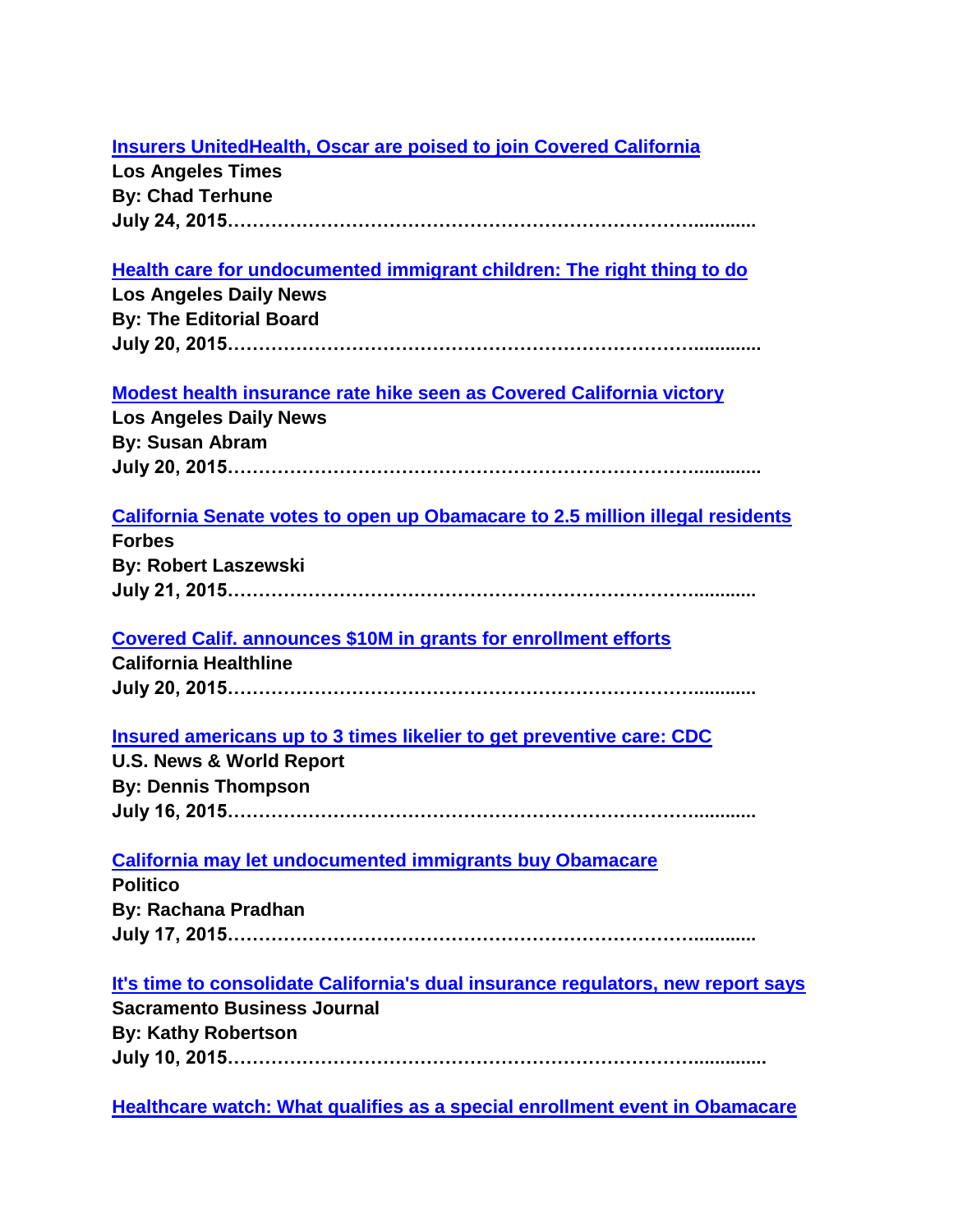**Los Angeles Times By: Lisa Zamosky July 10, 2015………………………………………………………………….............**

#### **[Calif. Senate considers cap on out-of-pocket drug costs](http://www.modernhealthcare.com/article/20150704/MAGAZINE/307049947/calif-senate-considers-cap-on-out-of-pocket-drug-costs)**

**Modern Healthcare By: Virgil Dickson July 4, 2015………………………………………………………………….............**

### **[Soapbox: Court's ruling is a victory for better health](http://www.sacbee.com/opinion/op-ed/soapbox/article25514767.html)**

| <b>Sacramento Bee</b>             |
|-----------------------------------|
| By: Diana Dooley and Peter V. Lee |
|                                   |

#### **[U.S. Supreme Court ruling won't stop state's health exchange](http://www.sacbee.com/news/state/california/article25434070.html)**

**The Sacramento Bee By: Hudson Sangree June 24, 2015…………………………………………………………………............**

#### **[Covered California health insurance exchange at a crossroads](http://www.mercurynews.com/health/ci_28369164/covered-california-health-insurance-exchange-at-crossroads)**

**San Jose Mercury News By: Tracy Seipel June 23, 2015…………………………………………………………………............**

#### **[California's Obamacare exchange to collect insurance data on patients](http://www.latimes.com/business/la-fi-obamacare-patient-privacy-20150622-story.html)**

**Los Angeles Times By: Chad Terhune June 21, 2015………………………………………………………………….............**

#### **[Covered California remains in good health](http://www.ocregister.com/articles/california-667391-covered-health.html)**

**OC Register By: Peter V. Lee June 19, 2015……………………………………………………………….............**

### **BROADCAST**

#### **[California leads in lowering health insurance premiums](http://www.marketplace.org/topics/health-care/california-leads-lowering-health-insurance-premiums)**

**Marketplace-Radio By: Dan Gorenstein July 28, 2015…………………………………………………………………..............**